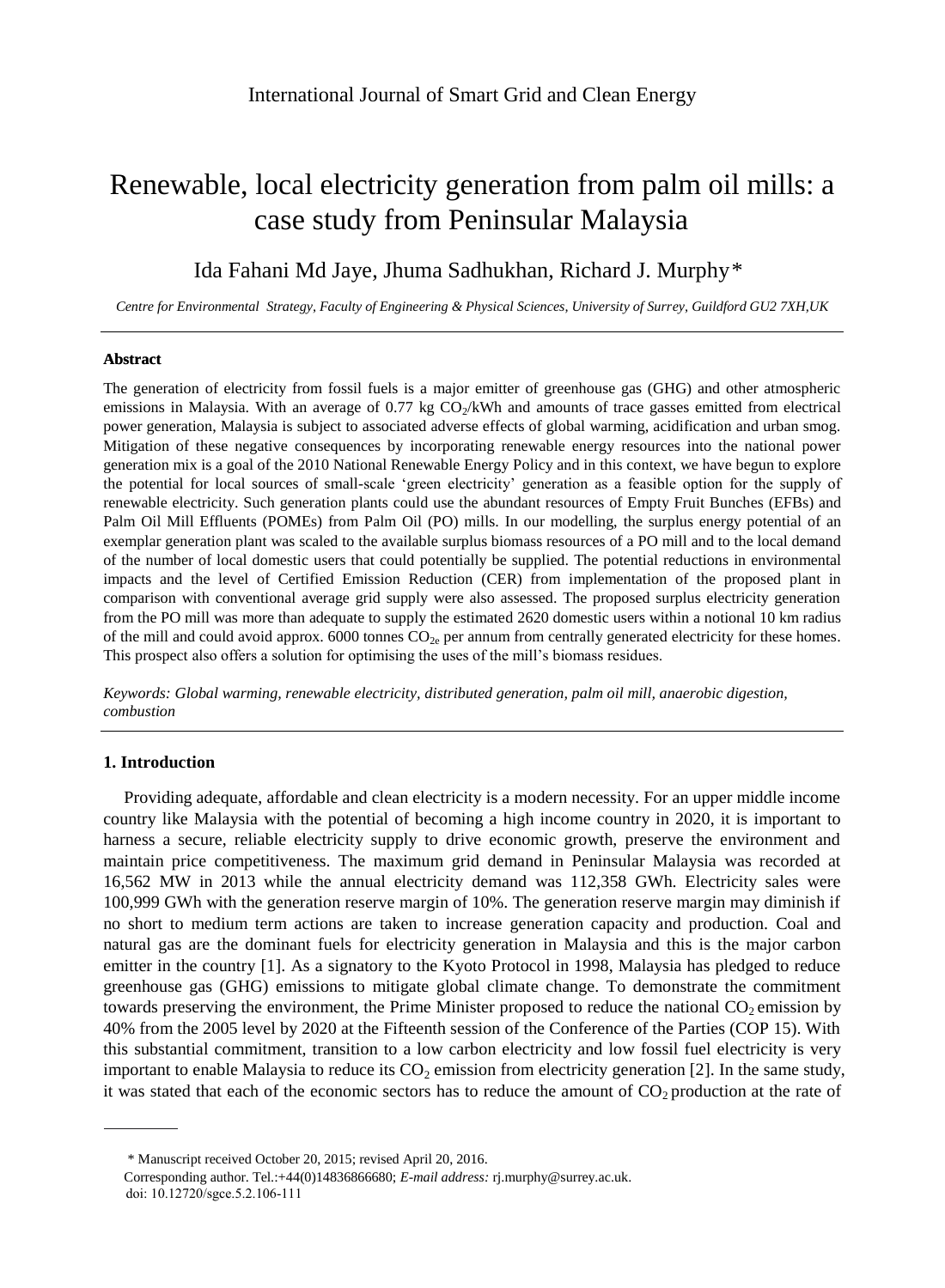4% each year. This was made evident in  $9<sup>th</sup>$  Malaysia Plan when the Government emboldened the power provider to reduce the reliance on fossil fuels for electricity generation [3]. The enthusiasm to reduce  $CO<sub>2</sub>$ emissions was indisputable when the Malaysian Green Technology Corporation (GreenTech Malaysia) was set up under the jurisdiction of the Ministry of Energy, Green Technology and Water to catalyse the adoption of green technology in Malaysia. GreenTech Malaysia plays a significant role in facilitating the National Green Technology Policy and National Biomass Strategy 2020 that aims to revolutionize the electricity supply chain to a Zero Carbon Electricity (ZCE) and Renewable Energy Electricity (REE).

In addition to the plans and policies for sustainable electricity, the Malaysian Government has sought to invest in an alternative electricity supply network, which also has the potential to achieve a more resilient system. The National Key Economic Area for palm oil industries under the Economic Transformation Programme, aims to achieve the installation of biogas facilities in all PO mills in Malaysia by 2020. With the strong support from the Government, diversification in the potential of ZCE and REE has been made feasible.

#### **2. Methodology**

Residues like Empty Fruit Bunches (EFBs) and Palm Oil Mill Effluent (POME) are by-products from the PO industry that offer potentially favourable options to substitute fossil fuels for electricity generation. Due to their availability throughout the year, their 'carbon neutral' properties *vis-a-vis* greenhouse gas (GHG) emissions and their energy content, their direct combustion and/or Anaerobic Digestion (AD) to produce heat and electricity is feasible. However, all too often such residues are regarded as inconvenient waste, disposed of in the environment and their utilization rate is negligible. It is estimated that for each tonne of Fresh Fruit Bunch (FFB) processed 220 kg of Empty Fruit Bunch (EFB), 55 kg Palm Kernel Shell (PKS), 130 kg fibre and 650 kg Palm Oil Mill Effluent (POME) are produced as residues [4]. EFB and POME are the by-products with the highest potential for generating electricity. The high lignin content of EFB and combustible properties of methane (CH4) from the AD of POME are particularly relevant for this purpose [5]. At present, the main routes for the management of surplus EFB and POME are soil amendment for approx. 61% of EFB produced while methane produced from POME treatment is mainly flared to  $CO<sub>2</sub>$  and released to atmosphere [6].

This paper presents a resource and environmental scoping assessment of the potential to develop a locally-based, decentralized, electricity generation capability to deliver renewable electricity to the Malaysian grid. In a case-study approach we have modelled the power generation potential from a single PO mill based on the availability of its EFB residue and the methane yield from the AD of its POME for the year 2014. The estimated values are then compared against the actual electricity demand of the surrounding communities to gauge the supply scale that could be achieved. The potential of this localised generation from the case study PO mill to reduce the supply burden on the national grid was then modelled to indicate potential emissions and environmental impact savings from avoided central generation together with an estimate of the number of consumers that could benefit from this renewable electricity supply. The amount of GHG emission reduction is a key parameter of this potential new supply and is evaluated for its potential for carbon credits under the Clean Development Mechanism (CDM).

The data for this case study was obtained in cooperation with the small scale Bell Sri Lingga PO mill at Kuala Linggi, Melaka and from the Tenaga Nasional Masjid Tanah Branch Office. The Bell Sri Lingga Sdn Bhd mill is located at Batu 32, Kampung Kuala Linggi, 78200, Kuala Sungai Baru, Melaka, Peninsular Malaysia. Fig. 1 and Fig. 2 shows the physical location of the selected mill. The mill has underutilised by-products, undertakes flaring of its POME AD biogas and is interested in improved management options for its residues and emissions.

The mill has a 24 hour per day operation capacity, 6 days per week throughout the year. On average, it is operated 14 hours per day, 240 days per year due to its FFB inputs, general maintenance, breakdown and annual closure days. The mill has a processing capacity of 35 tonnes fresh fruit bunch (FFB) per hour and obtains its FFB from small suppliers and traditional plantations nearby. Table 1 summarizes the production capacity of the mill in 2014.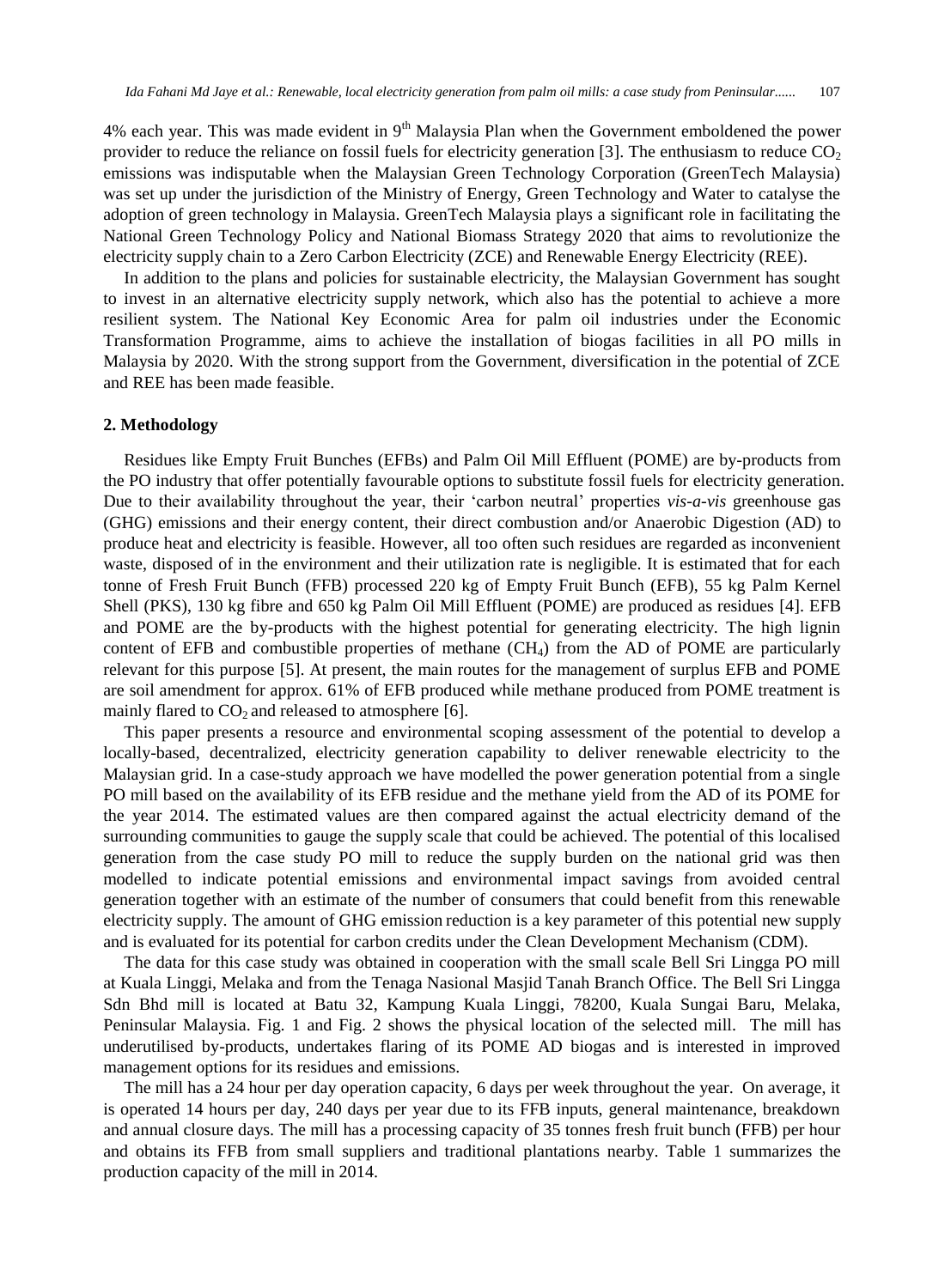

Fig. 1. Map of Peninsular Malaysia [7].



Fig. 2. Map of Kuala Sungai Baru [8].

Table 1. 2014 Mill Production Capacity

| Products                      | Amount (tonnes/yr) |
|-------------------------------|--------------------|
| FFB processed                 | 115,660            |
| Crude Palm Oil (CPO) produced | 21,380             |
| POME produced                 | 69.395             |
| EFB produced                  | 27,758             |
|                               |                    |

The complete POME treatment in the mill consists of 2 anaerobic digesters each 4000  $m<sup>3</sup>$ , 4 anaerobic ponds, 2 aerobic ponds and 6 evaporation ponds. The digester efficiency is 85% with a feeding rate of 10,500 kg per hour and a biogas flow rate of  $400 - 600$  m<sup>3</sup> per hour. The digestate produced is sold as fertilizer and the waste water is sent to the evaporation ponds. Currently, the biogas that has been captured is flared to atmosphere. At present, EFBs are composted informally in heaps which uses a lot of space.

# **3. Result and Discussion**

#### *3.1. Power generation potential*

The power generation potential can be estimated from the EFB and POME production data in Table 1.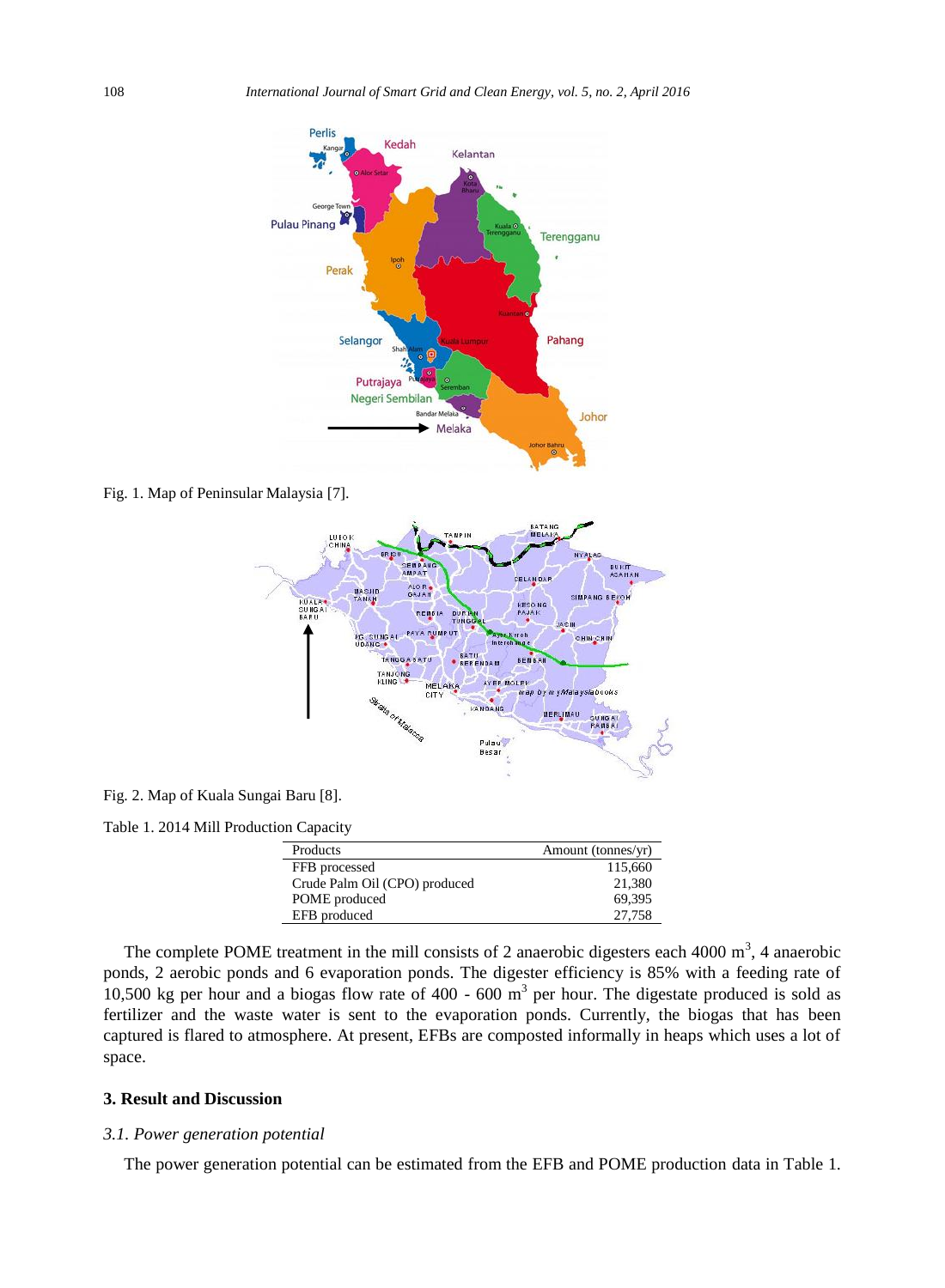The estimated power generation from POME biogas (Table 2) is based on the guidelines provided by the National Biogas Implementation programme (EPP 5) of the Performance Management & Delivery Unit (PEMANDU) and the estimated power generation from EFB (Table 3) is based on the methodologies laid out by the Malaysian Palm Oil Board.

| Rate <sup>a</sup>                | Amount                            |
|----------------------------------|-----------------------------------|
|                                  | 69,395 m <sup>3</sup> /yr         |
| $28 \text{ m}^3/\text{m}^3$ POME | $1,943,073 \text{ m}^3/\text{yr}$ |
| $20 \text{ MJ/m}^3$ biogas       |                                   |
|                                  | 38,861,452 MJ/yr                  |
|                                  | 10,795 MWh/yr                     |
| 21% of heat value                | 2267 MWh/yr                       |
| 300 days/yeat                    | 0.31 MW                           |
|                                  |                                   |

From POME Fact Sheet for the Malaysian Palm Oil Industry

Table 3. Estimated power generation from EFB combustion [10]

| Parameters               | Rate <sup>a</sup> | Amount             |
|--------------------------|-------------------|--------------------|
| <b>EFB</b>               |                   | $27,758$ tonnes/yr |
| Dried EFB                | 35% total weight  | 9,715 tonnes/yr    |
|                          |                   | 9,715,398 kg/yr    |
| Calorific Value (CV) EFB | 18.96MJ/kg        |                    |
| <b>Heat Value</b>        |                   | 184,203,946 MJ/yr  |
|                          |                   | 51,168 MWh/yr      |
| <b>Output Power</b>      | 25% of heat value | 12,792 MWh/yr      |
| <b>Power Plant Size</b>  | 300 days/yeat     | 1.78 MW            |

<sup>b</sup> From EFB Fact Sheet for the Malaysian Palm Oil Industry

The total output power that can be generated from EFB and POME biogas combustion at the mill is 15,059 MWh. Thus, a power plant capacity of 2 MW can be scaled. As shown in Table 4, this amount of power is more than enough to meet the electricity demand of the mill, the electricity infrastructure demand (@ approx. 11% of the generated electricity) and deliver potential supply to 2060 domestic users within a notional 10km radius of the mill (the notional 10 km radius of the mill was chosen to minimize the electricity transmission and distribution losses).

Table 4. Total electricity annual demand potentially suppliable by case study PO mill generation (2014)

| Power Users                                 | Demand (MWh) |
|---------------------------------------------|--------------|
| PO Mill operational demand                  | 99           |
| Household demand (within<br>10km<br>radius) | 9.012        |
| Power Plant and infrastructure demand       | 1,656        |
| <b>Total Demand</b>                         | 10,767       |
| <b>PO Mill Potential Supply</b>             | 15,059       |

In this analysis 4292 MWh of unused capacity remain after supplying the total demand. This can be used either as a very comfortable reserve margin, despatched to local storage or could be utilised to supply more domestic users beyond our notional 10km radius of the PO mill

#### *3.2. Environmental impact savings*

The amount of GHG and other gaseous emissions from electricity generation in Malaysia can be calculated from the following equation:

$$
EM_i = EP_i \Big( PE_i^1 \times EM_p^1 + PE_i^2 \times EM_p^2 + PE_i^3 \times EM_p^3 + \dots + PE_i^n \times EM_p^n \Big)
$$
 (1)

where:

 $EM<sub>I</sub>$  Total emission for a unit of electricity generation

Electricity production in year *i*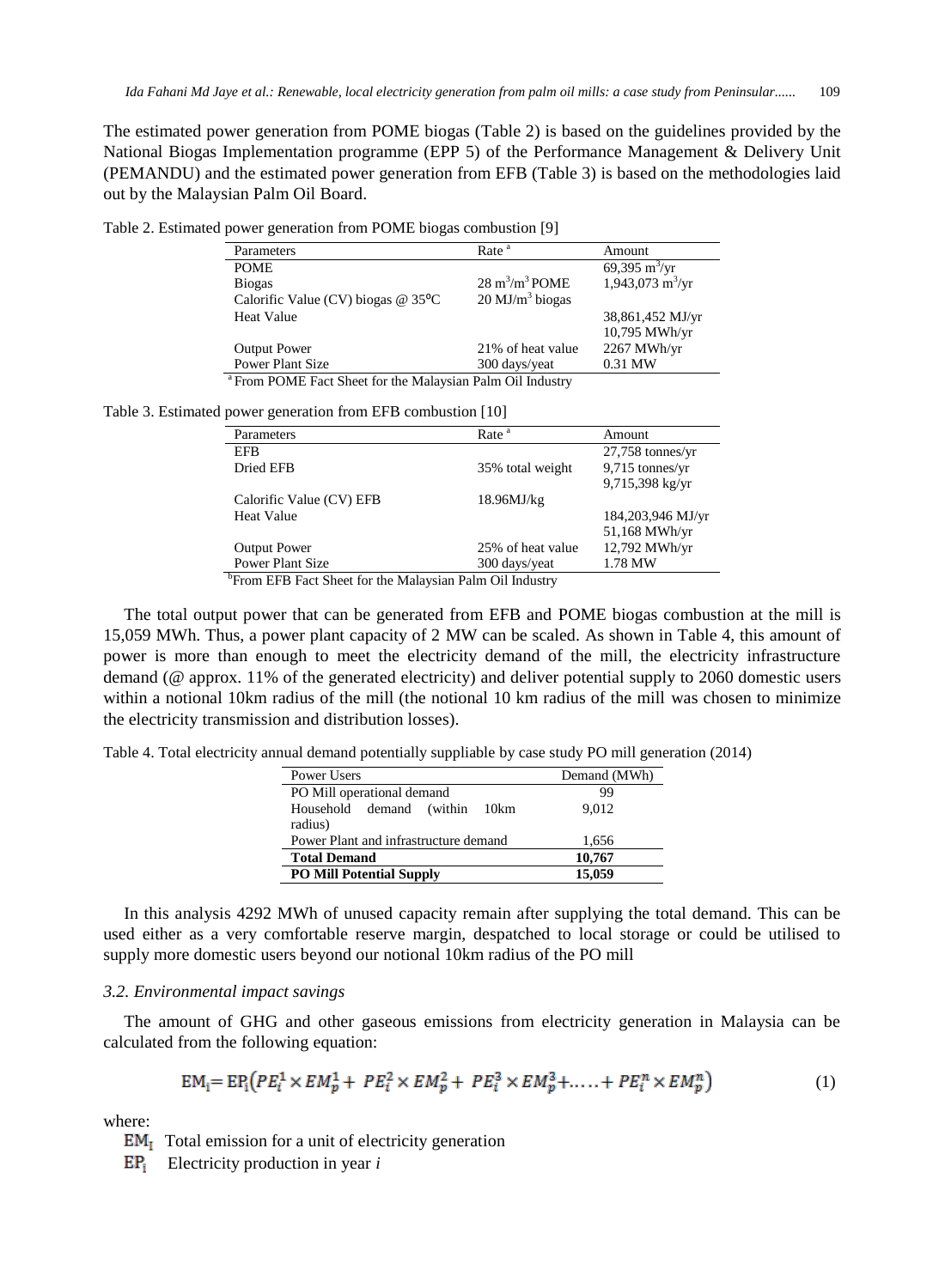- $PE_i^n$  Percentage of electricity generation in year *i* of fuel type *n*
- $EM_p^n$  Fossil fuel emission for a unit electricity generation of fuel type n

The amount of emission is a function of the total energy consumption, the fuel mix and the fuel emission factor for each unit of electricity generation [11]. In 2013, 112,358 GWh electricity was generated in Peninsular Malaysia from a mixture of 34% coal, 58% gas and 9% hydro. This mix emitted nationally 78.7 mega-tonnes of  $CO_2$  0.6 mega-tonnes of  $SO_2$  and 0.3 mega-tonnes of  $NO_X$ .

If the 9012 MWh of annual demand from the 2620 domestic users within the case study 10km radius (see Table 4) is supplied from the local PO mill and so taken 'off grid', then over 6000 tonnes of  $CO<sub>2</sub>$  and other emissions can be *avoided from the no longer needed fossil fuel usage for that amount of central generation* (Table 5).

Table 5. Impact category reduction

| <b>Impact Category</b>       | Potential environmental impact reduction<br>per annum from avoided fossil fuel use by<br>proposed PO mill generation (tonnes/year) |
|------------------------------|------------------------------------------------------------------------------------------------------------------------------------|
| Global Warming ( $kg CO2e$ ) | 6378                                                                                                                               |
| Acidification $(SO_{2e})$    | 45                                                                                                                                 |
| Urban Smog (NOxe)            | 21                                                                                                                                 |

Under CDM, a reduction of 1 tonne of  $CO<sub>2</sub>$  emission is equivalent to 1 tonne of Certified Emission Reduction (CER) which can be sold to add to the cash flow of the mill. It could also potentially be used to offset  $CO<sub>2</sub>$  emissions elsewhere in the Malaysian economy to support the national carbon reduction target. Full analysis of the GHG and other emission balances in order to characterise the net overall balance of emissions savings from PO mill generation vs central generation is currently in progress and will take account of emission factors for various PO mills and diverse technology options.

# **4. Conclusion**

Our early results indicate that a decentralized, renewable electricity supply to the Malaysian grid based on PO mill residues would offer benefits in terms of energy security, mitigation of GHG and other emissions from fossil fuel-based generation and as an approach to manage biomass residues at PO mills. The adoption of PO mill residues for electricity generation in Malaysia would help to reduce dependency on, and depletion of, fossil resources whilst simultaneously adding value to currently underutilised Malaysian renewable resources. This resource management and optimization approach would intensify the role of the PO mills in Malaysia's infrastructure and holds potential to contribute positively towards improved global sustainability.

#### **Acknowledgements**

We are especially grateful to the cooperation of the Bell Sri Lingga PO mill at Kuala Linggi, Melaka and the Tenaga Nasional Masjid Tanah Branch Office for provision of data and for their advice and insights. The research was conducted as part of a PhD programme for Ida Fahani Md Jaye in the Centre for Environmental Strategy, University of Surrey, Guildford, UK with grateful acknowledgement for financial support from Majlis Amanah Rakya (MARA), a government agencies under the Ministry of Rural & Regional Development.

# **References**

- [1] Sharliza N, et al., Projection of CO<sub>2</sub> Emissions in Malaysia, 1-8.
- [2] Rahim K.A. Towards low carbon economy via carbon intensity reduction in Malaysia, 2014; 5(16):123–133.
- [3] Muis ZA, *et al.*, Optimal planning of renewable energy-integrated electricity generation schemes with CO<sub>2</sub> reduction target. *Renewable Energy*, 2010; 35(11):2562–2570.
- [4] Abdullah N, Sulaiman F. The oil palm wastes in Malaysia. Biomass Now Sustainable Growth and Use, 2013:75-100.